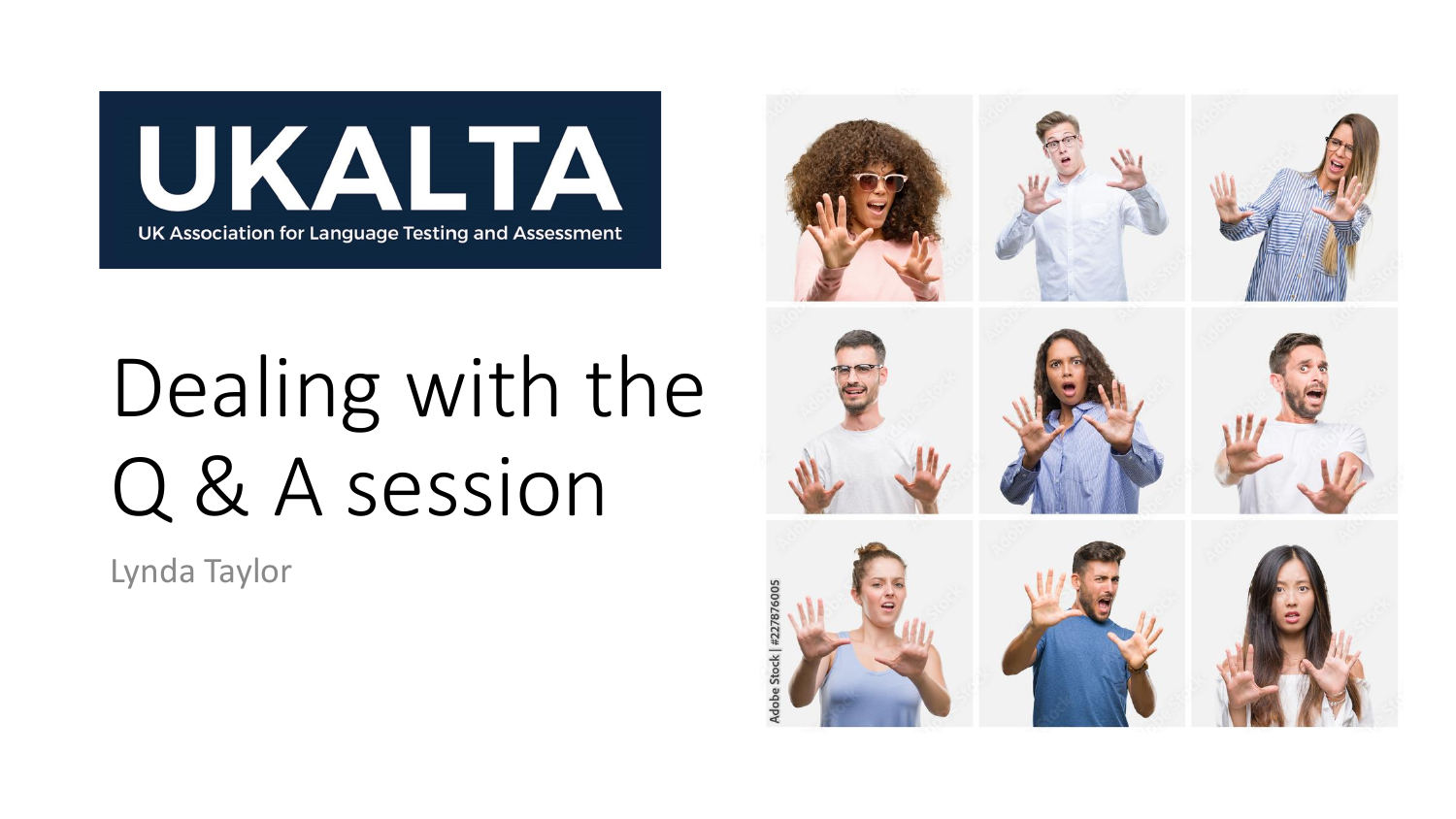## What's the purpose of a Q&A session?



- usually a 10-minute slot following a 20-minute paper presentation (sometimes a 5-minute slot following a 15-minute paper – **CHECK!**)
- traditionally, this slot fulfils a number of functions by offering both presenter and participants a valuable opportunity to:
	- clarify anything unclear or confusing
	- develop the topic thread
	- share content knowledge
	- make connections
	- give some advice
	- pose a challenge

SO… don't miss out on benefitting from some of these opportunities!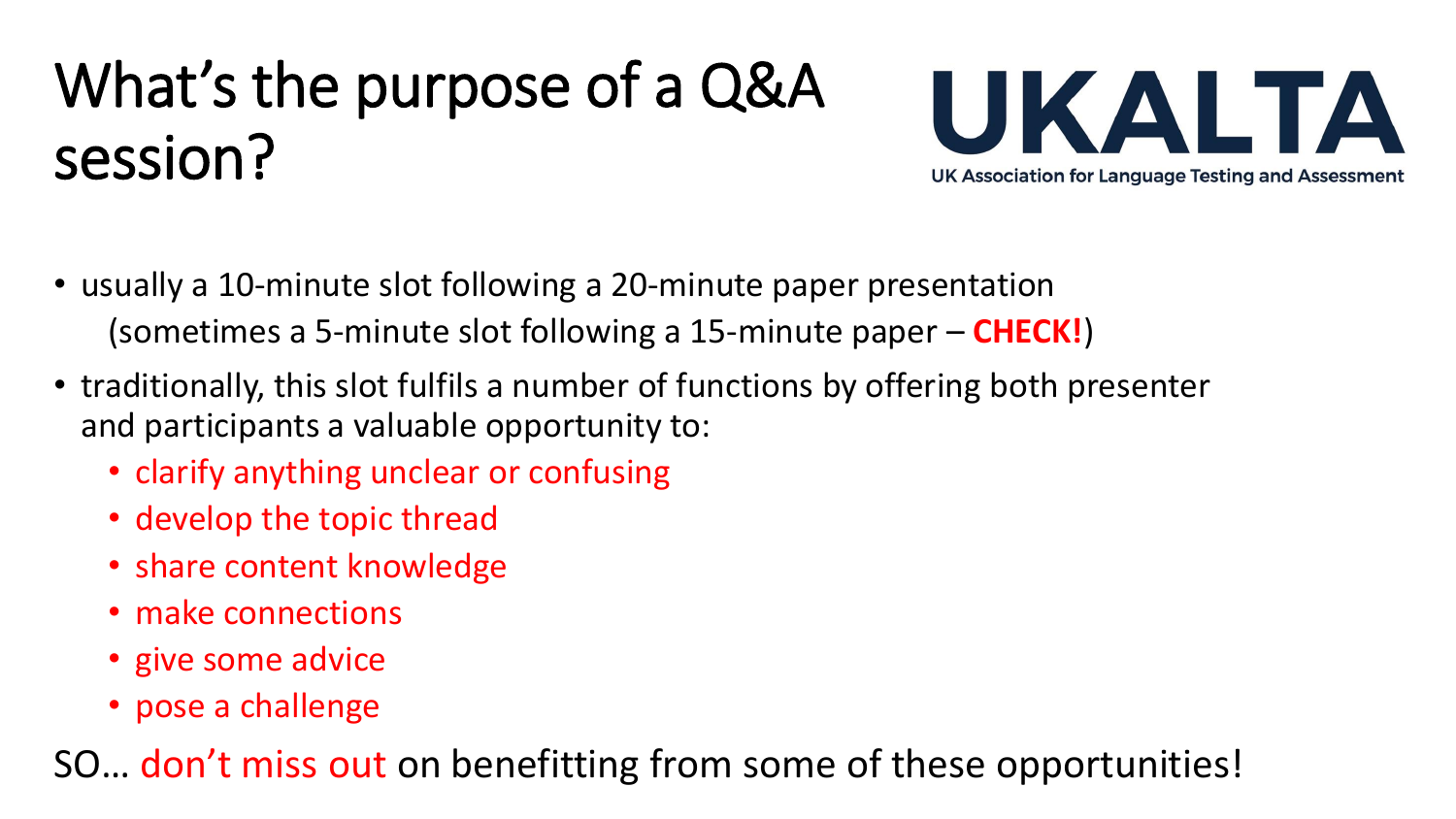## Anticipating some of the likely questions and comments



- try and anticipate in advance the sorts of questions people might ask; if you can, do a 'dry run' of your presentation with a colleague or colleagues beforehand
- some likely questions...
	- *Why did you/didn't you…?*
	- *How did you…?*
	- *I'm surprised you…?*
	- *What might have happened if you'd….?*
	- *Have you thought about…?*
	- *You might be interested to know/think about/read/look at…?*
	- *What do you think is the impact/practical relevance of your ….?*
	- *What will you do next…?*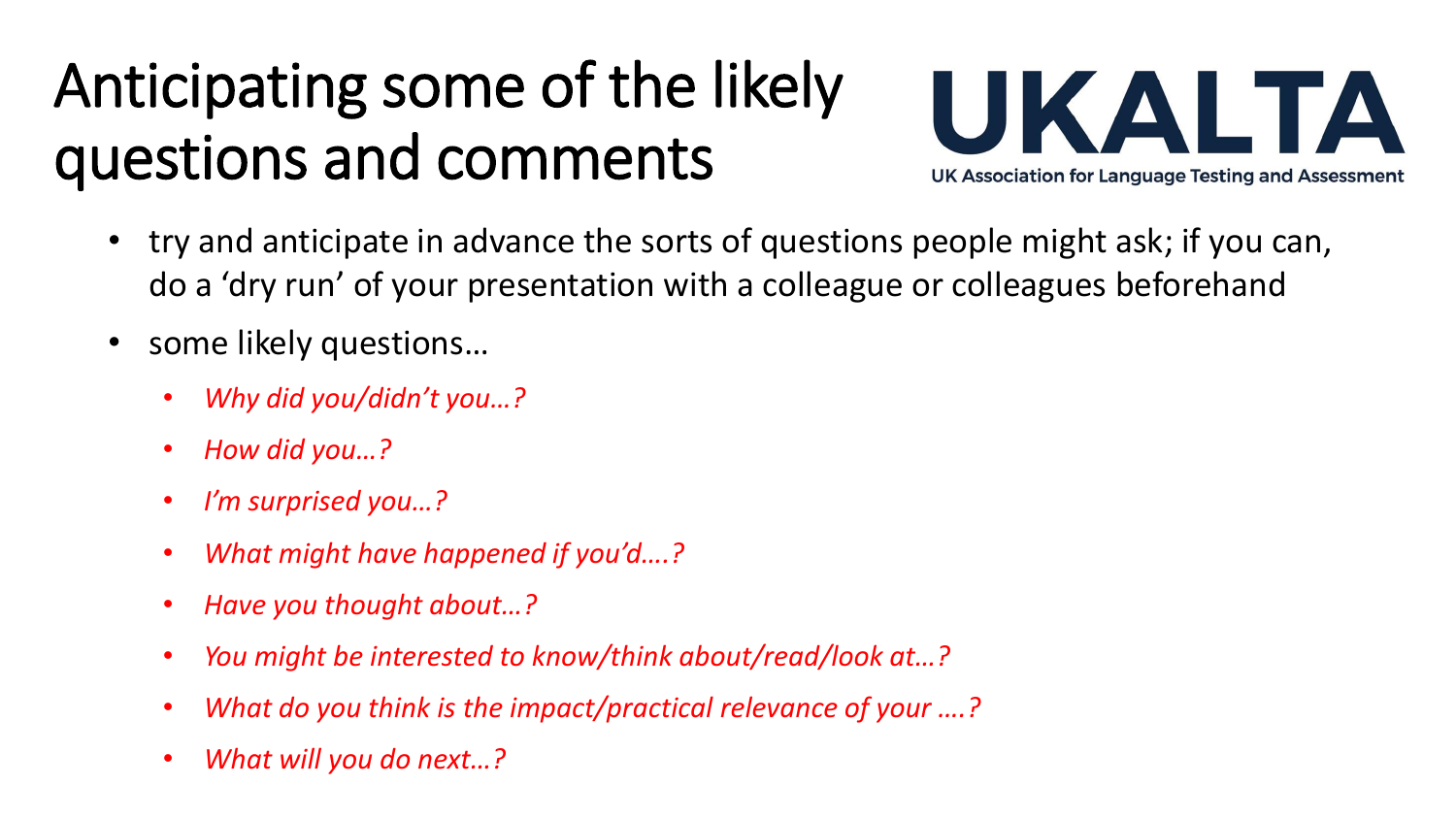#### Responding to questions and comments



- always try and respond politely, confidently and calmly to questions and comments (even the challenging ones!)
- as far as you can, try and provide an answer drawing on your own knowledge and experience
- have a few 'surplus/backup' slides that you might be able to draw on for giving specific detail in key targeted areas
- if you don't hear or understand the question, don't be afraid to ask the questioner to repeat or clarify what they're asking
- if there's a multi-part question, jot down a word for each part to help remind you of each bit of the question – and decide your own order for responding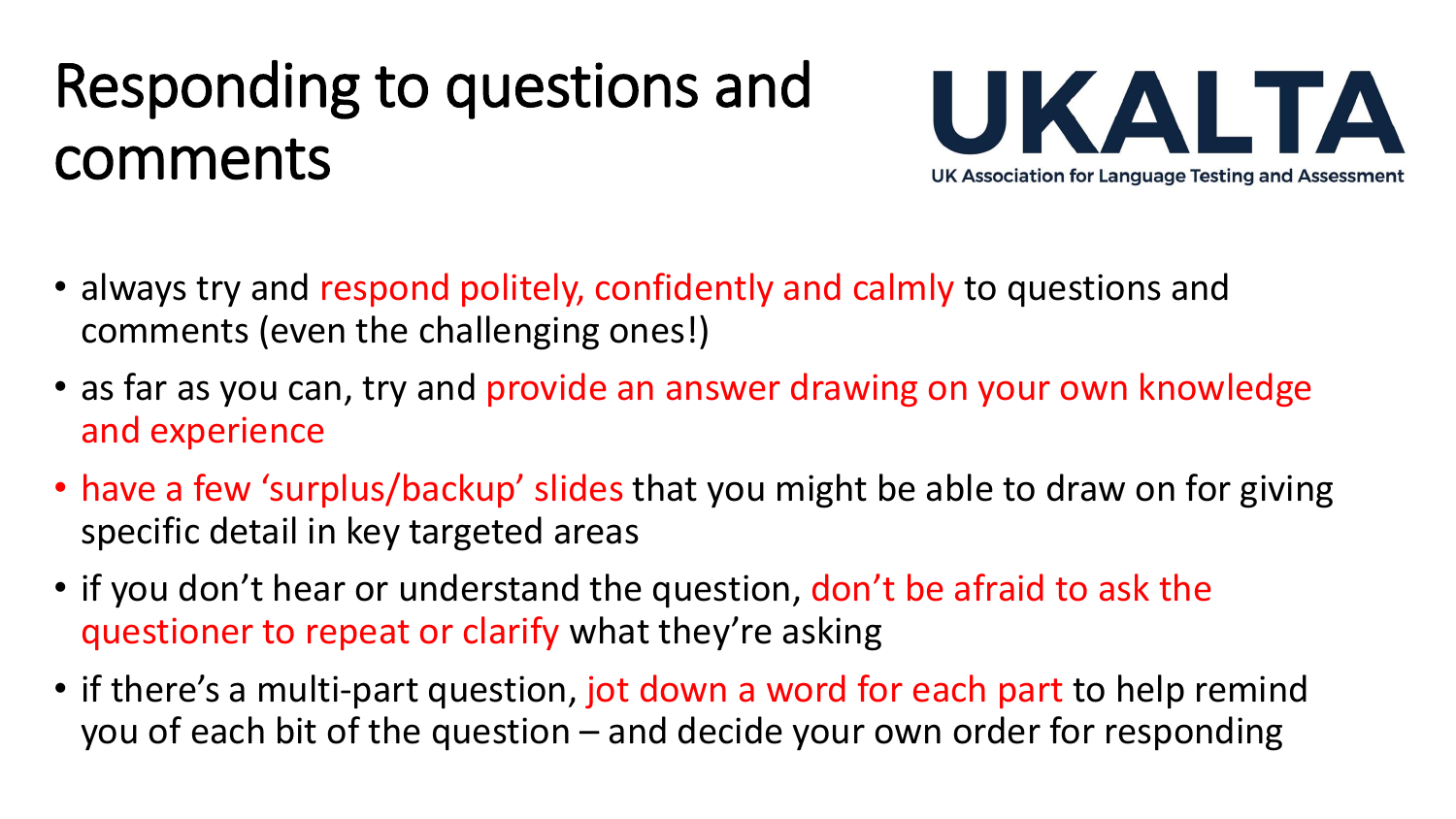Some useful stock responses to draw on… (but devise your own too?)



- *Thank you – that's a very good question/point…*
- *I'm not sure at this stage of my research….*
- *I think I'd need to gather more data/conduct further analyses before commenting on that….*
- *You're right… it is something of a puzzle/weakness/disadvantage but….*
- *I think I'd want to go away and think about that some more….*
- *Thank you, I'll certainly follow up that project/reference/etc…*
- *Can anyone else offer some advice on this issue/point….?*